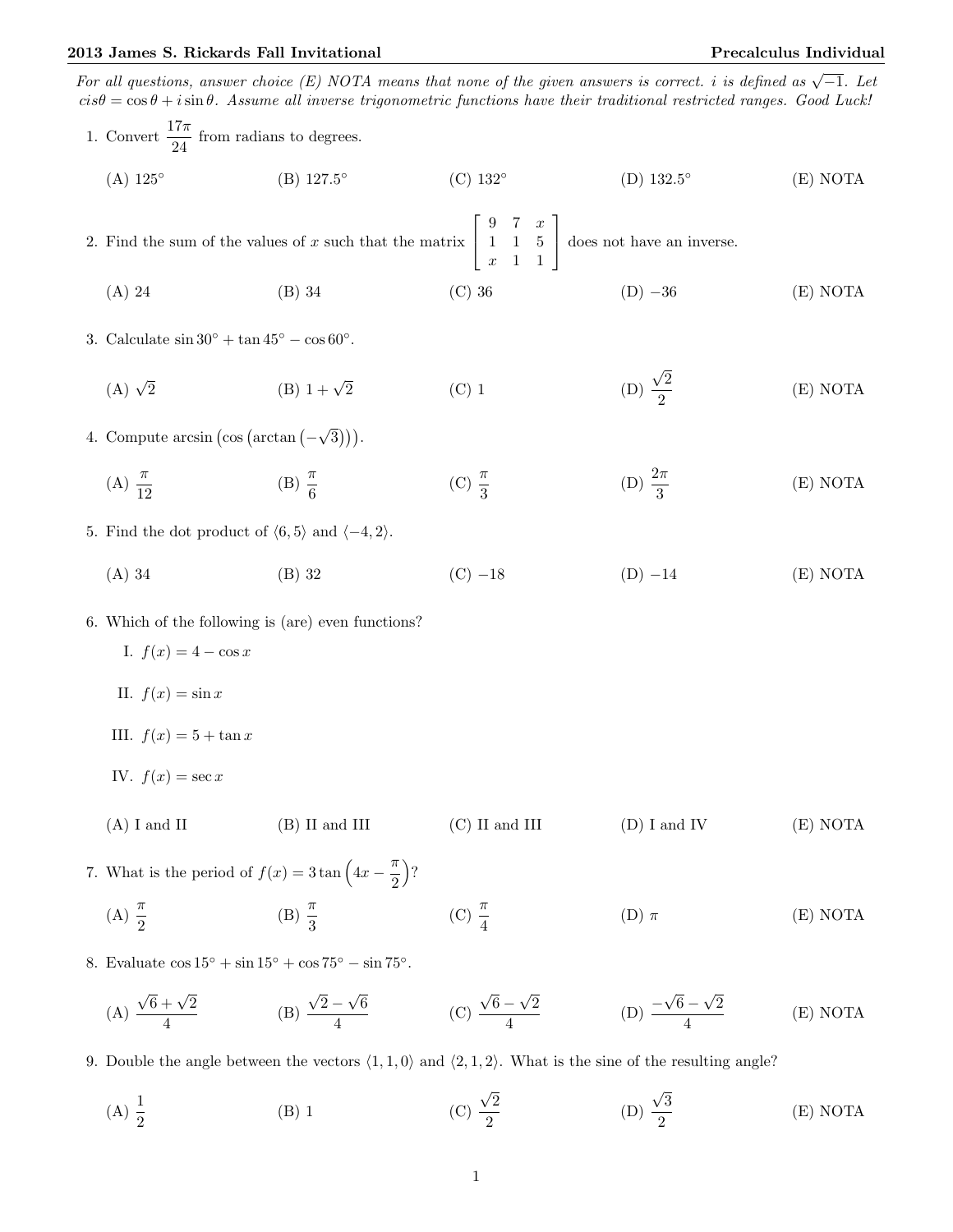## 2013 James S. Rickards Fall Invitational Precalculus Individual

10. Mrs. Funk wrote a monic polynomial with real coefficients on the board. Jenny correctly found 2 of the roots,  $1+5i$ and  $2 - 3i$ . Find Mrs. Funk's polynomial of minimal degree.

(A) 
$$
x^4 - 6x^3 + 42x^2 - 120x + 338
$$
  
\n(B)  $x^4 - 6x^3 + 47x^2 - 130x + 338$   
\n(C)  $x^4 + 6x^3 + 47x^2 - 120x + 338$   
\n(D)  $x^4 - 6x^3 + 42x^2 - 130x + 338$   
\n(E) NOTA

- 11. Find the length of the latus rectum of the ellipse  $16x^2 128x + 9y^2 + 18y + 264 = 0$ .
	- (A) 3 (B)  $\frac{9}{2}$ (C) 4 (D)  $\frac{3}{8}$ (E) NOTA

12. Express  $\left(2e^{\frac{-25i\pi}{4}}\right)\left(\sqrt{2}e^{\frac{13i\pi}{3}}\right)$  in rectangular form.

(A) 
$$
1 + \sqrt{3} - i + i\sqrt{3}
$$
 (B)  $1 - \sqrt{3} - i + i\sqrt{3}$  (C)  $-1 + \sqrt{3} + i - i\sqrt{3}$  (D)  $-1 + \sqrt{3} - i + i\sqrt{3}$  (E) NOTA

- 13. Compute  $\sum$  $x=1°$  $\cos x$ . (A) 2 (B) e (C) 1 (D) 0 (E) NOTA
- 14. Find the sum of the solutions of cot  $x = 2\sin x \csc x$ , where x is in the interval  $[0, 2\pi)$ .
	- (A)  $\pi$  (B)  $2\pi$  (C)  $3\pi$  (D)  $\frac{5\pi}{9}$ (D)  $\frac{5\pi}{2}$ (E) NOTA
- 15. The parametric equations  $x = 17 \sin t + 8$  and  $y = 17 \cos t + 3$  describe a curve in the Cartesian plane. What is the eccentricity of that curve?
	- (A)  $\frac{8}{3}$ (B)  $\frac{3}{8}$ (C) 1 (D) 0 (E) NOTA

16. Simplify  $\cosh\left(\frac{2\pi}{\alpha}\right)$ 3  $\setminus$  $\overline{\text{cis}\left(\frac{\pi}{6}\right)}$  $\frac{1}{\sqrt{2}} \times \left(\sin\left(\frac{\pi}{4}\right)\right)$  $+ i \cos \left( \frac{3\pi}{4} \right)$  $\left(\frac{3\pi}{4}\right)\bigg).$ (A) cis  $\left(\frac{\pi}{4}\right)$  $\setminus$ (B) cis  $\left(\frac{\pi}{6}\right)$  $\setminus$ (C) cis  $\left(\frac{\pi}{3}\right)$  $\setminus$ (D) cis  $\left(\frac{\pi}{5}\right)$  $\setminus$ (E) NOTA

17. Compute RED, when  $\frac{2x+3}{3x^3+8x^2+7x+2} = \frac{R}{3x+1}$  $\frac{R}{3x+2} + \frac{E}{x+}$  $\frac{E}{x+1} + \frac{D}{(x+1)}$  $\frac{E}{(x+1)^2}$ .

- (A)  $-75$  (B) 15 (C) 75 (D)  $-15$  (E) NOTA
- 18. What are the rectangular coordinates of the resulting point when (−4  $\sqrt{3}$ , 12) is rotated  $\frac{\pi}{2}$  counterclockwise about the origin?
	- $(A)$  (-12, -4  $\sqrt{3}$  (B)  $(-12\sqrt{3}, -4)$  (C)  $(-8, -6)$ √ 3) (D) (−8 √  $(E) NOTA$
- 19. Let  $a_n$  represent the nth term in the geometric sequence with 1st term,  $a_1$ , equal to 24 and the 50th term,  $a_{50}$  equal to 36. Compute  $\sum_{n=1}^{\infty}$  $n=1$  $\log_{864}(a_n)$ . (A) 20 (B) 22 (C) 25 (D) 27 (E) NOTA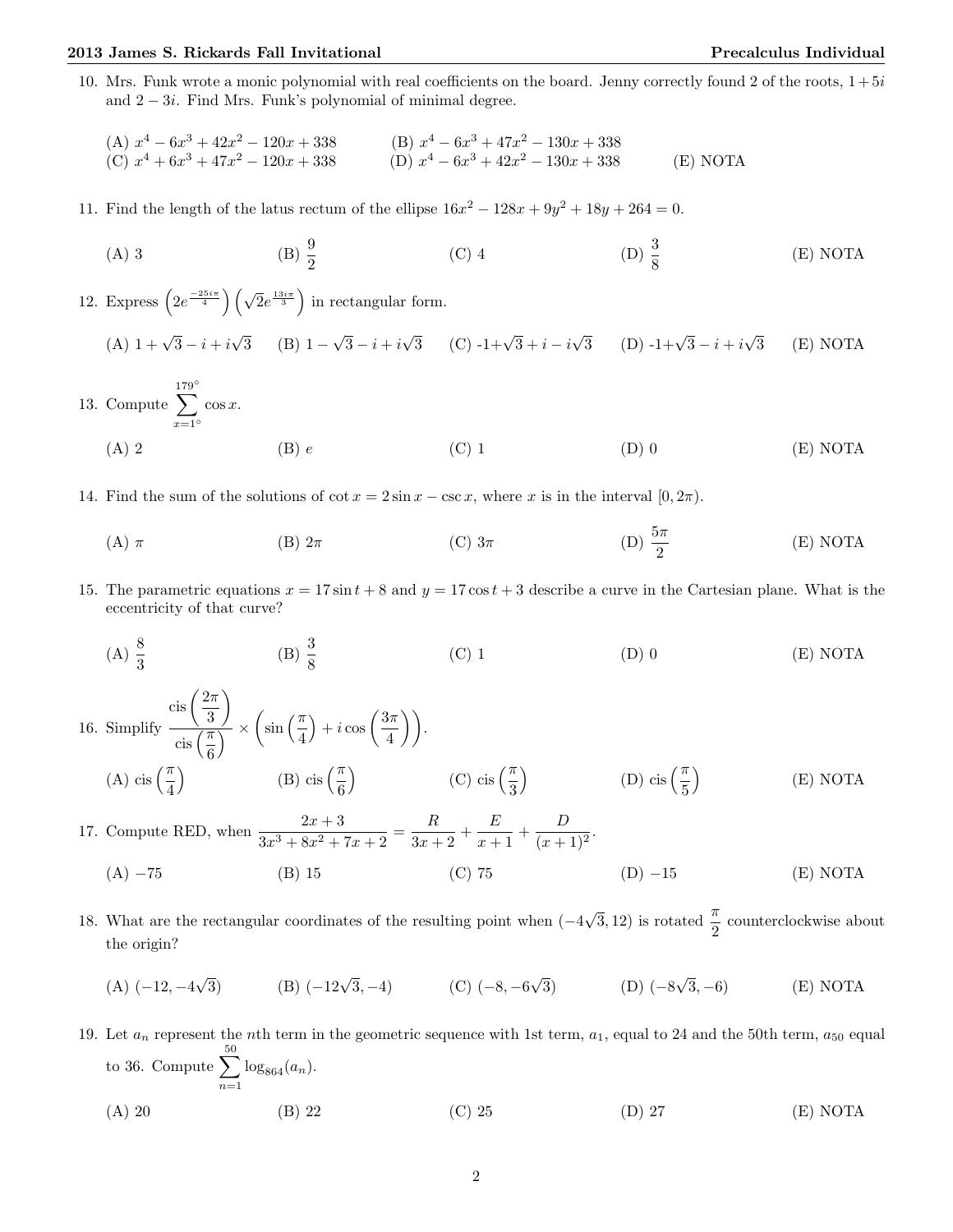20. Heronian triangles have integer side lengths and area. More specifically, almost-equilateral Heronian triangles have side lengths in the form  $n-1$ , n, and  $n+1$ . If Jenny has an almost-equilateral Heronian triangle of area 84, calculate the cosine of the angle opposite of the longest side.

(A) 
$$
\frac{2}{7}
$$
 \t\t (B)  $\frac{3}{7}$  \t\t (C)  $\frac{4}{9}$  \t\t (D)  $\frac{1}{3}$  \t\t (E) NOTA

21. Which of the following is (are) always true?

I. 
$$
\cot \theta + \tan \theta = \frac{2}{\sin(2\theta)}
$$
  
\nII.  $\sin 31^\circ + \sin 29^\circ = 2 \cos 30^\circ \sin 1^\circ$   
\nIII.  $\cos 37^\circ - \cos 27^\circ = 2 \sin 30^\circ \sin 7^\circ$   
\n(A) I only (B) III only (C) I and II (D) I and III (E) NOTA

22. Find the solution(s) of  $9^{\log x} \times x^{\log 9} - 2(9^{\log x} + x^{\log 9}) + 3 = 0$ .

(A) 1 (B) 1 and .1 (C) 1 and  $\sqrt{10}$ (D) 1 and  $\sqrt[3]{10}$  $(E) NOTA$ 

23. Evaluate  $(1 + \cos 36^\circ)$  (tan 18°) (sin 36°). It is given that  $\cos 36^\circ = \frac{1 + \sqrt{5}}{4}$  $\frac{1}{4}$ .

(A)  $\frac{5+\sqrt{5}}{2}$ 8  $(B) \frac{5-}{ }$ √ 5  $\frac{1}{4}$  (C)  $\frac{5+\sqrt{5}}{4}$  $\frac{-\sqrt{5}}{4}$  (D)  $\frac{5-}{8}$ √ 5 8 (E) NOTA

24. If the angle of rotation of  $4x^2 + \sqrt{ }$  $3xy + 5y^2 + 6y + x = 11$  is  $\beta$ , what is  $\sin(2\beta)$ , given that  $0 < \beta < \pi$ √

(A) 0 (B)  $-\frac{1}{2}$  $\frac{1}{2}$  (C)  $\frac{\sqrt{3}}{2}$ 2 (D) 1 (E) NOTA

25. How many times do the graphs of  $r = \frac{1}{2 \cdot 10^{10}}$  $\frac{1}{3\sin\theta + \cos\theta}$  and  $r^2 = 25\sin 2\theta$  intersect?

- (A) 0 (B) 1 (C) 2 (D) 3 (E) NOTA
- 26. Awnish has a pocket full of N pieces of candy. His pocket rips so that the pieces of candy can fall out. He knows if one piece of candy falls out then he could evenly divide the remaining pieces of candy with four other kids. However, if two pieces fall out then he could evenly divide the remaining pieces of candy with five other kids. What is the sum of the digits of the smallest possible value of  $N$ ?
	- (A) 10 (B) 8 (C) 6 (D) 4 (E) NOTA
- 27. The points  $(6, 7, 6)$ ,  $(1, 2, 3)$ , and  $(4, 3, 2)$  are on the plane  $Ax By + Cz = D$  when A, B, C, and D are all positive integers that do not share a common divisor. Compute  $A + B - C - D$ .
	- (A) 9 (B) 6 (C) 3 (D) 1 (E) NOTA

28. Convert the rectangular coordinates (6, −2 √ 3) to polar coordinates.

(A) 
$$
\left(4\sqrt{3}, \frac{11\pi}{6}\right)
$$
 \t(B)  $\left(-3\sqrt{6}, \frac{11\pi}{6}\right)$  \t(C)  $\left(4\sqrt{3}, \frac{\pi}{6}\right)$  \t(D)  $\left(-3\sqrt{6}, \frac{\pi}{6}\right)$  \t(E) NOTA